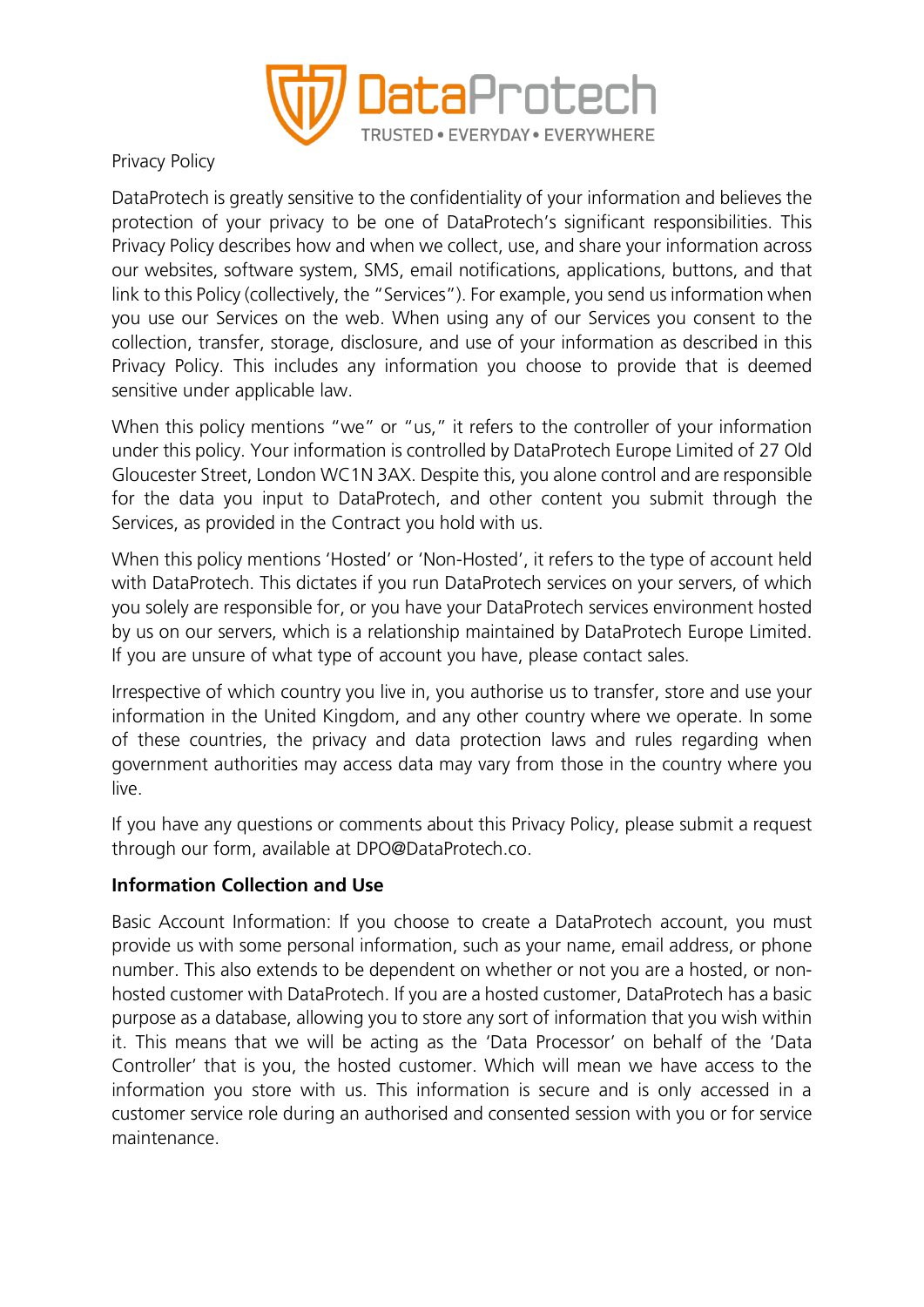

Contact Information: You may provide us with your contact information, such as your email address or phone number, to allow us to keep you updated on latest features or send you helpful 'tips' emails. If you provide us with your phone number, you agree to receive text messages to that number from us. We may use your contact information to send you information about our Services, to market to you, to help prevent spam, fraud, or abuse, and to help others find your account, including through third-party services and client applications. You may also unsubscribe from a notification by following the instructions contained in the notification or the instructions on our website.

Cookies: Like many websites, we use cookies and similar technologies to collect additional website usage data and to improve our Services. A cookie is a small data file that is transferred to your computer or mobile device. We may use both session cookies and persistent cookies to better understand how you interact with our Services, to monitor aggregate usage by our users and web traffic routing on our Services, and to customise and improve our Services. Although most web browsers automatically accept cookies, some browsers' settings can be modified to decline cookies or alert you when a website is attempting to place a cookie on your computer.

### **Information Sharing and Disclosure**

We do not disclose your private personal information except in the limited circumstances described here. If we are engaged in the provision of intelligence gathering or surveillance services on behalf of LEAs (Law Enforcement Agencies) all such data is shared with the relevant LEA.

User Consent or Direction: We may share or disclose your information at your direction, such as when you authorise a third-party web client or application to access your account or when you direct us to share your feedback with a business.

Service Providers: We engage service providers to perform functions and provide services to us in other countries. For example, we use a variety of third-party services to help provide our Services, such as hosting our various blogs and wikis and to help us understand and improve the use of our Services, such as Google Analytics. We may share your private personal information with such service providers subject to obligations consistent with this Privacy Policy and any other appropriate confidentiality and security measures, and on the condition that the third parties use your private personal data only on our behalf and pursuant to our instructions. We share your payment information, including your credit or debit card number, card expiration date, CVV code, and billing address with payment services providers to process payments; prevent, detect and investigate fraud or other prohibited activities; facilitate dispute resolution such as chargebacks or refunds; and for other purposes associated with the acceptance of credit or debit cards.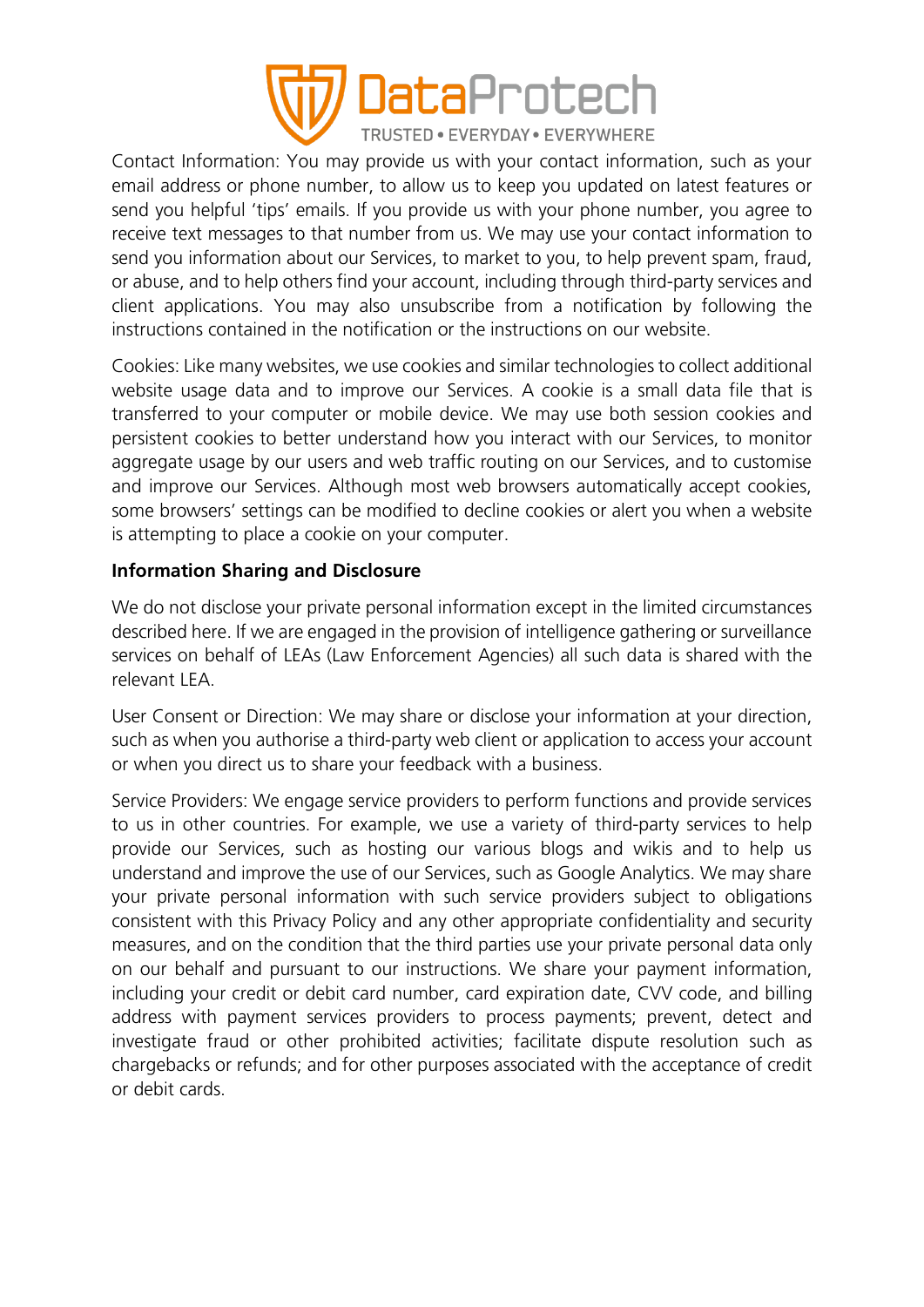

Law and Harm: Notwithstanding anything to the contrary in this Privacy Policy, we may preserve or disclose your information if we believe that it is reasonably necessary to comply with a law, regulation, legal process, or governmental request; to protect the safety of any person; to address fraud, security or technical issues; or to protect our or our users' rights or property. However, nothing in this Privacy Policy is intended to limit any legal defences or objections that you may have to a third party's, including a government's, request to disclose your information.

# **Accessing and Modifying Your Personal Information**

If you are a direct customer of DataProtech and would like to access and/or modify your personal information, please contact: DPO@DataProtech.co

#### **Changes to this Policy**

We may revise this Privacy Policy from time to time. The most current version of the policy will govern our use of your information and will always be at https://www.DataProtech.co/privacy-policy.

If we make a change to this policy that, in our sole discretion, is material, we will notify you via email to the email address associated with your account. By continuing to access or use the Services after those changes become effective, you agree to be bound by the revised Privacy Policy.

Thoughts or questions about this Privacy Policy? Please, let us know by contacting us via DPO@DataProtech.co or writing to us at:

DataProtech Europe Limited 27 Old Gloucester Street London WC1N 3AX

We believe you should always know what data we collect from you and how we use it, and that you should have meaningful control over both. We want to empower you to make the best decisions about the information that you share with us. That's the basic purpose of this Privacy Policy.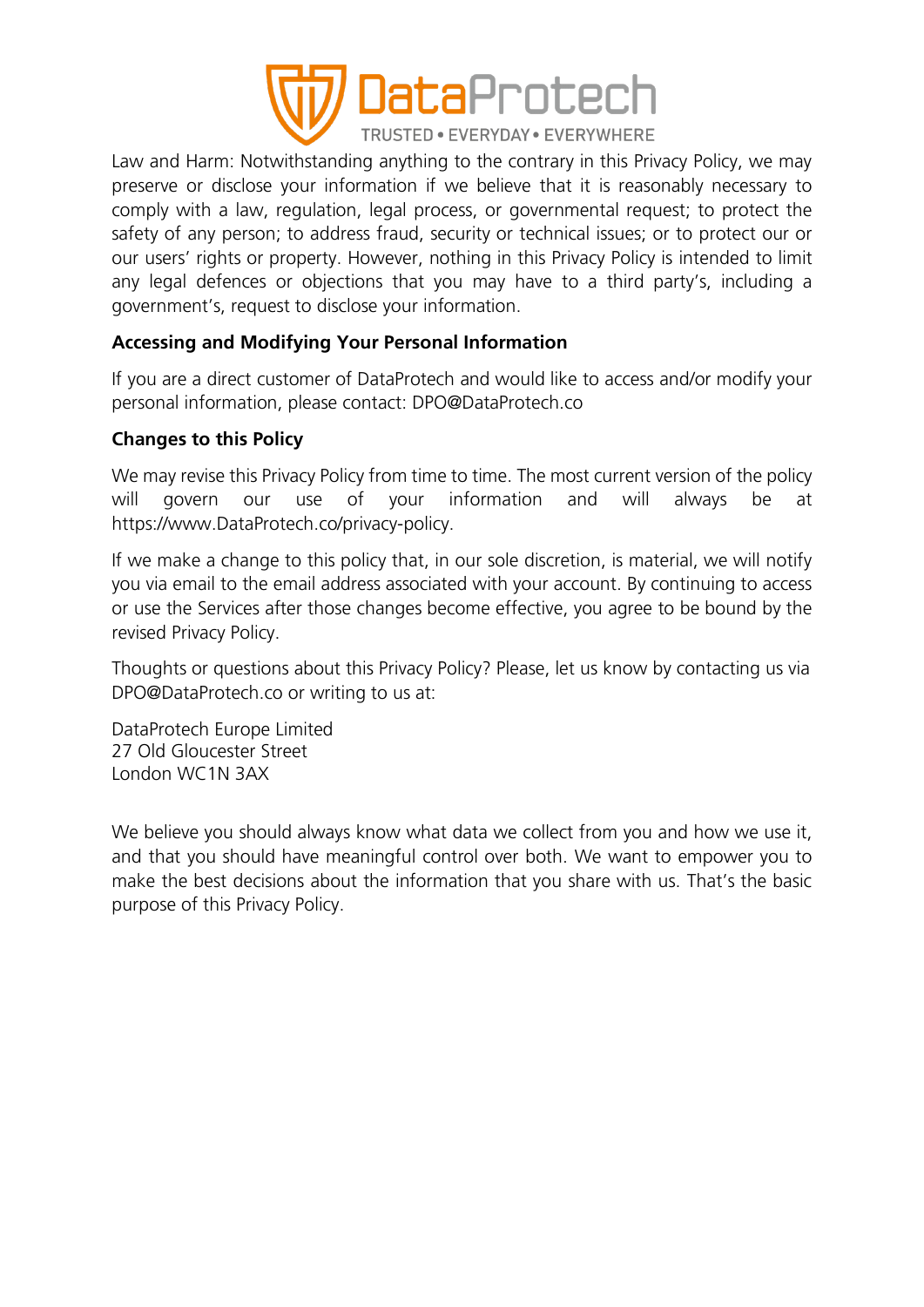

### **The information you share with us**

We require certain information to provide our product and services to you. For example, you must have an account with us to be able to use our support portal and to use our services. When you choose to share the information below with us, DataProtech does not acquire any more information about you other than is required by law or is otherwise necessary to provide a high level of service efficiently and securely.

### **1.1 Basic Account Information**

If you do choose to create an account, you must provide us with some personal data so that we can provide our services to you. For example, your first and last name, your email address and/or phone number.

### **1.2 Contact Information**

We use your contact information, such as your email address or phone number, to authenticate your account and keep it  $-$  and our services  $-$  secure, and to help prevent spam, fraud, and abuse. We also use contact information to personalise our services, enable certain account features. for example, for login verification or SMS), and to send you information about our services. If you provide us with your phone number, you agree to receive text messages from Twitter to that number as your country's laws allow. Twitter also uses your contact information to market to you as your country's laws allow.

If you email us, we will keep the content of your message, your email address, and your contact information to respond to your request. Personal Information The Site may require visitors (general visitors to the Site) and customers (visitors with passwords that allow them to go to the password-restricted areas of the Site) to provide contact information (for example, name and e-mail address), unique identifiers (for example, employee ID number for customers), demographic information (for example, postcode or zip code and age) and financial information (for example account or credit card numbers for purchases). DataProtech uses your contact information to create access to products and services on the Site and to send you information about DataProtech. Your contact information is also used to contact you when necessary. Financial information that is collected is used to check your qualifications and bill either you or your company for products and services, as applicable. Demographic and profile data is also collected at our site. DataProtech uses this data to tailor your experience to the Site, showing you content DataProtech believes might interest you, and displaying the content according to your preferences.

#### **1.3 Payment Information**

You may be requested to provide us with payment information, including your credit or debit card number, card expiration date, CVV code, and billing address, in order to purchase or renew your end user contract with us, provided as part of our services.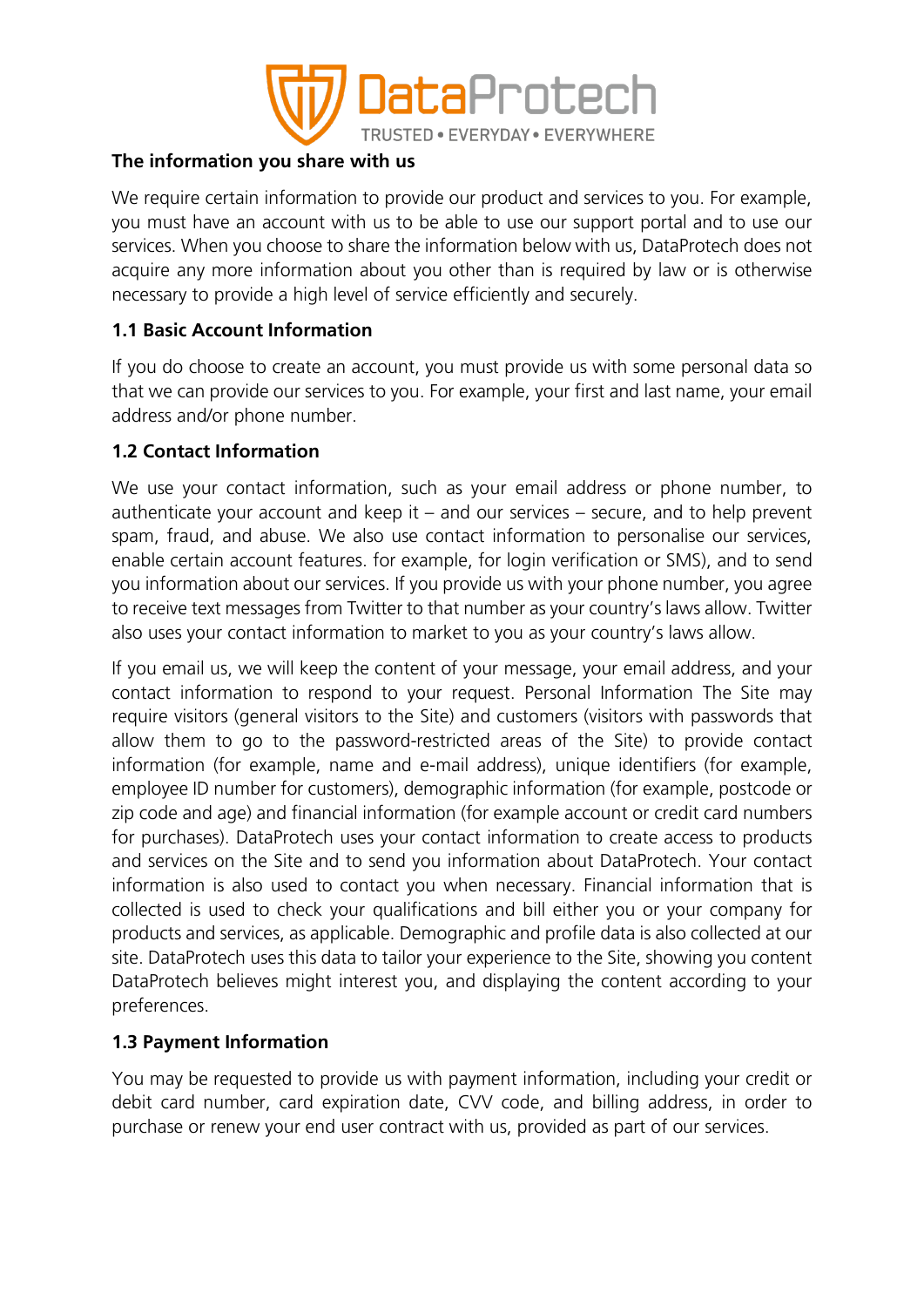

# **1.4 How you control the information you share with us**

If you are a direct customer of DataProtech and would like to access and/or modify your personal information, please contact: DPO@DataProtech.co

Additional Information we Receive about you & Information we share and/or disclose.

# **2.2 Cookies**

When you use our Websites or Service(s), we may store some information on your computer. This information will be in the form of a "cookie" or similar file. Cookies are small pieces of information stored on your hard drive, not on the DataProtech website. We do not use cookies to spy on you or otherwise invade your privacy. They cannot invade your hard drive and steal information. We use cookies to help you navigate the Websites and Service(s) as easily as possible and to remember information about your current session. These are the Session Cookies and they are removed from your system when you close the web browser or turn off the computer. You must enable cookies on your web browser to use the Service(s). We use cookies to store content information and preferences.

Some cookies are essential for the basic functionalities offered by the Service(s). These class of cookies helps in keeping a user logged in to the Service(s) and remember relevant information when they return to the Service(s). These cookies are essential for the basic functionalities offered by the Service(s). These class of cookies helps in keeping a user logged in to the Service(s) and remember relevant information when they return to the Service(s). Some cookie is used for tracking the user activities within the Service(s), which in turn helps us in improving your user experience. Some cookies are used for providing you with customised and interest-based ads based on your browsing behaviour and other similar activities on our Websites.

# **2.3 Analytics**

DataProtech uses third-party software for analytics. All metrics information collected from your usage of the Service(s) shall be transmitted to analytics provider. This information is then used to evaluate how users use the DataProtech website, and to compile statistical reports on activity for us. We further use the same statistical analytics tool to track or to collect your Personally Identifiable Information (PII). We will use this information in order to maintain, enhance, or add to the functionality of the Service(s) and to personalise the experience for you. Anonymised and aggregated information and analysis may be made public where desired by DataProtech. Third party analytics software will not share your PII or associate your PII with any other data held by them. We use ChatBot (Third Party), Google Analytics (Third Party) and Lead analytics (Internal).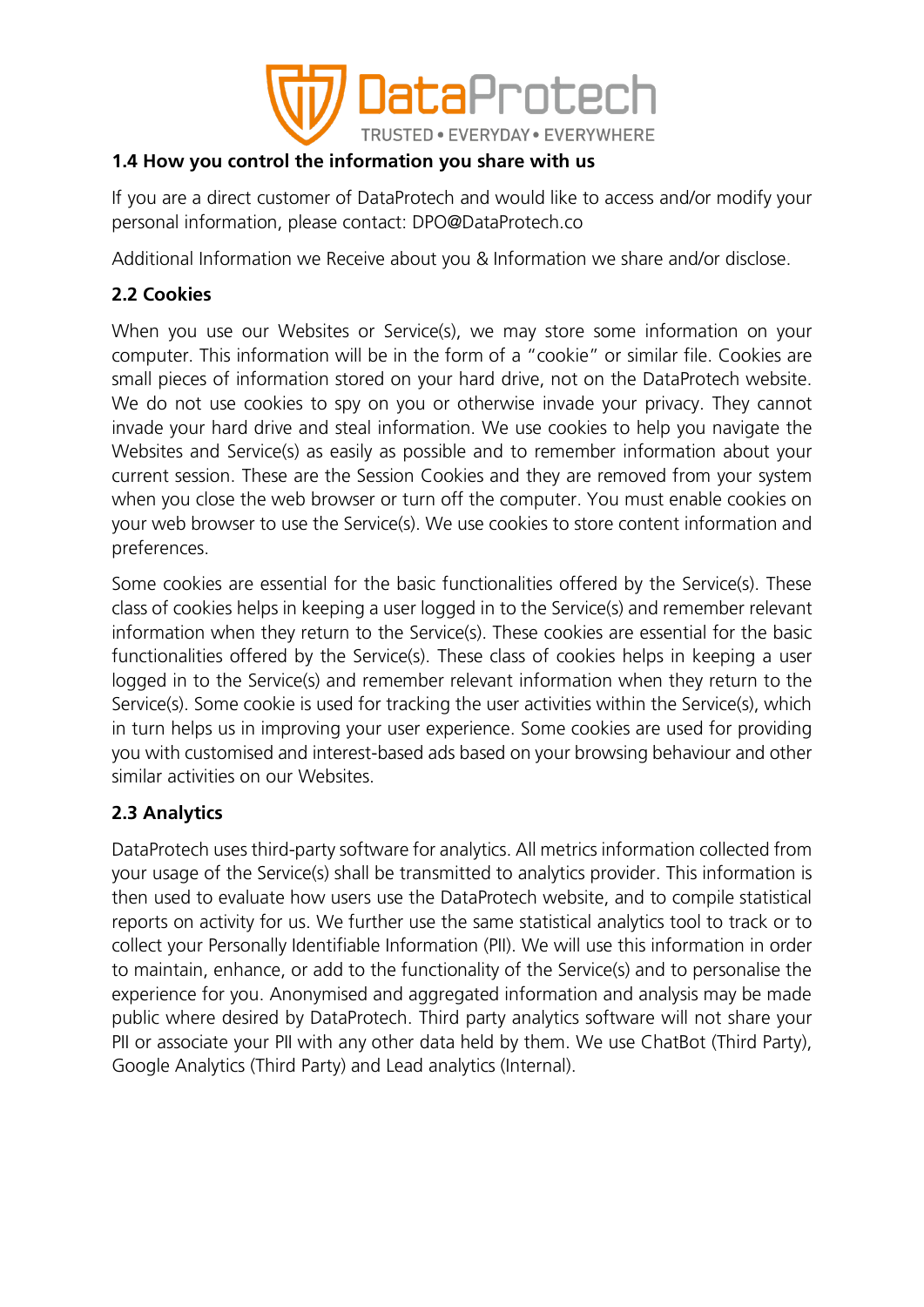

### **2.4 DataProtech Employees and Privacy**

DataProtech trains all DataProtech employees and contractors about the importance of privacy. DataProtech gives access to your information only to those employees/contractors who require it to perform their jobs.

### **2.5 Access by Our Employees**

DataProtech customer service representatives have access to some transaction information in order to respond to your questions. DataProtech limits that access to the minimum information required in order to provide prompt, high-quality service. For example, these DataProtech employee/contractors do not generally have access to complete credit card numbers. In general, DataProtech employees/contractors who do have access to DataProtech databases have undergone background checks, and generally only retrieve data for supporting DataProtech customers' data or individual transactions, and not about individual customers.

### **2.6 Privacy and DataProtech Business Partners**

When DataProtech makes our technology or services available to business partners, DataProtech will not share with them any more information than is necessary to perform the transaction you have requested. In addition, DataProtech only does business with partners who agree to respect this Privacy Policy and will make every reasonable effort to assure, by contract or otherwise, that these third parties use our information, technology and services in a manner that is consistent with this Privacy Policy.

#### **2.7 Provision of Information to Others**

To perform the DataProtech services, DataProtech must, of course, pass information about transactions to payment card processors and banks. From time to time DataProtech may also provide third parties with aggregate information that is not linked to you or any other any particular individual. DataProtech does not provide to any third party your name and e-mail address, or the names and e-mail addresses of other DataProtech customers.

#### **2.8 Corporate Data**

Protecting the privacy of a customer's personal information is a top priority; however, DataProtech takes the protection of each customer's corporate data and confidentiality to be one of DataProtech's most significant responsibilities. DataProtech uses diligent efforts to ensure each customer's data integrity is limited to the company for which that customer works or has the authorisation to access by using a company-specific password, and that such company's data is not violated or accessed by unauthorised persons.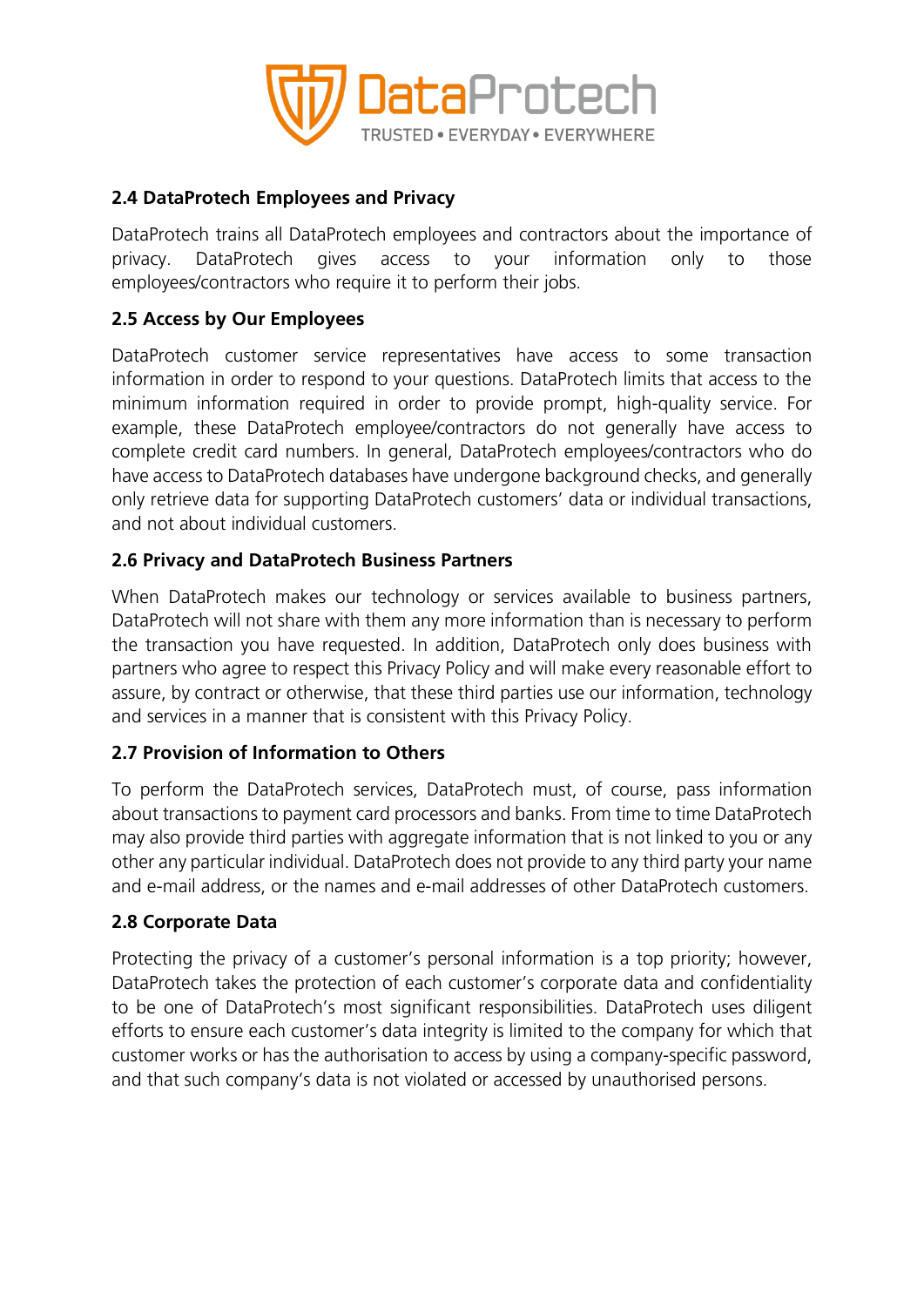

# **2.9 Information/Data Centre Security**

DataProtech stores transaction information on secure computers located in a locked data centre. Only a small number of DataProtech employees/contractors involved in the management of the data centre have physical access to these computers. Where possible, DataProtech encrypts information stored on DataProtech computers as a further measure of protection. DataProtech uses high industry standards in the acquisition and deployment of firewalls and other security technology to prevent DataProtech computers from being accessed by unauthorised persons. DataProtech makes access to confidentially sensitive information subject to rigorous procedural and technological controls, consistent with legal requirements and the demands of customer service.

# **Information we share and disclose**

It is DataProtech's policy to never provide your information to third parties without your express permission, or if such disclosure is necessary to process transactions, or provide services which you have requested. The only exception to this policy is if DataProtech is compelled to do so by an appropriately empowered governmental authority.

# **3.1 Law, Harm, and the Public Interest**

Notwithstanding anything to the contrary in this Privacy Policy or controls we may otherwise offer to you, we may preserve, use, or disclose your personal data if we believe that it is reasonably necessary to comply with a law, regulation, legal process, or governmental request; to protect the safety of any person; to protect the safety or integrity of our product and services, including to help prevent spam, abuse, or malicious actors on our services, or to explain why we have removed content or accounts from our services; to address fraud, security, or technical issues; or to protect our rights or property or the rights or property of those who use our services. However, nothing in this Privacy Policy is intended to limit any legal defences or objections that you may have to a third party's, including a government's, request to disclose your personal data.

# **3.2 Service Providers**

We engage service providers to perform functions and provide services to us in the United Kingdom and other countries. For example, we use a variety of third-party services to help operate our services, such as hosting our various blogs and user guides and to help us understand the use of our services, such as Google Analytics. We may share your private personal data with such service providers subject to obligations consistent with this Privacy Policy and any other appropriate confidentiality and security measures, and on the condition that the third parties use your private personal data only on our behalf and pursuant to our instructions. We share your payment information with payment services providers to process payments; prevent, detect, and investigate fraud or other prohibited activities; facilitate dispute resolution such as chargebacks or refunds; and for other purposes associated with the acceptance of credit and debit cards.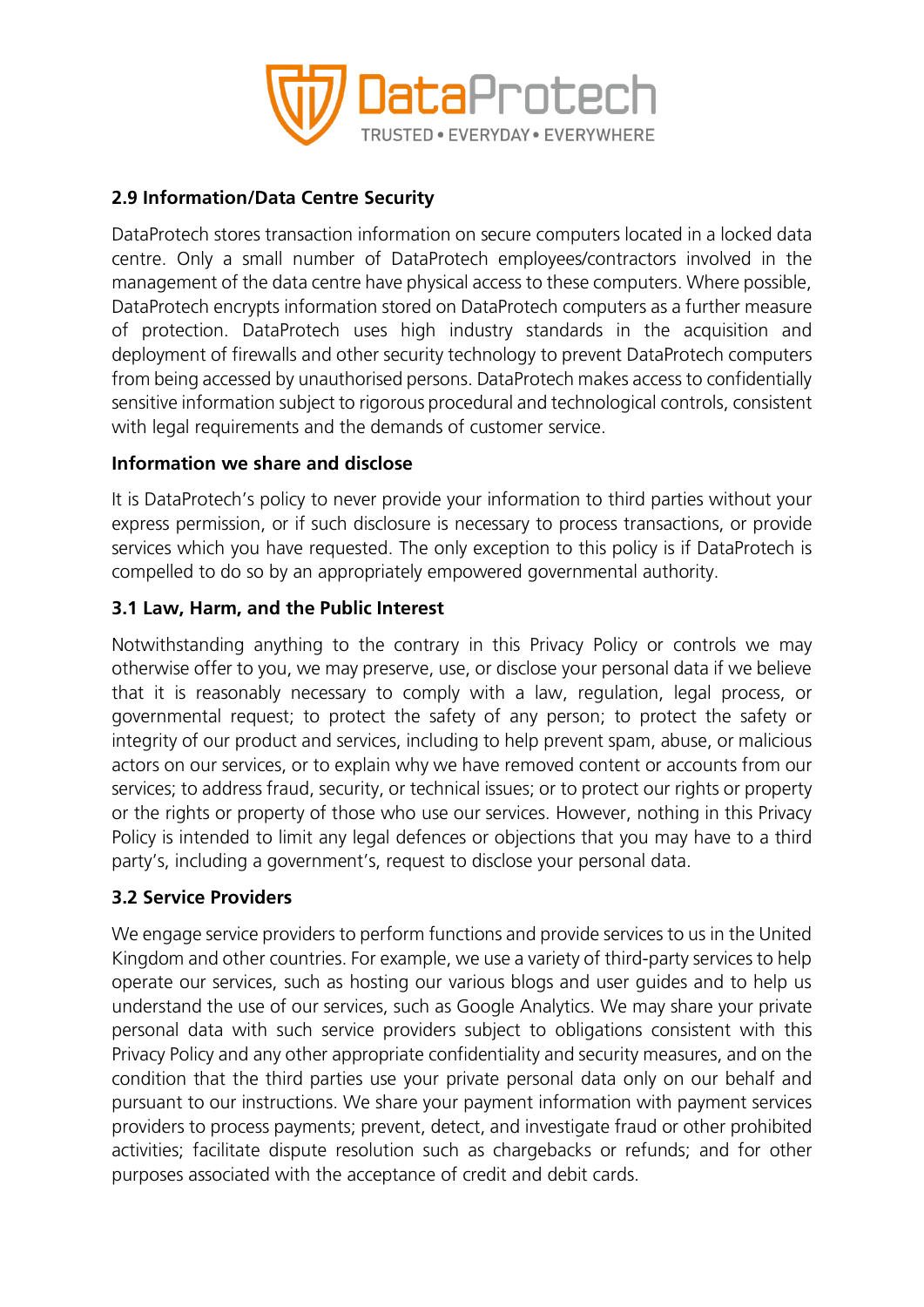

#### **Managing your Personal Information with us**

You control the personal data you share with us. If you are a non-hosted customer, you have total control of how and what you input into your dedicated support portal.

#### **Accessing or Rectifying Your Personal Data**

4.1 Deletion

We keep Log data up to 4 weeks after contract termination. If you wish to cancel your account, please email sales@DataProtech.co, and the cancelation process will commence. For up to 30 days after deactivation, it is still possible to restore your DataProtech account information if you decide to continue with your Contract with DataProtech.

4.2 Object, Restrict, or Withdraw Consent

If you are a direct customer of DataProtech and would like to Object, Restrict, or withdraw consent regarding your personal information, please contact DPO@DataProtech.co regarding your query.

4.3 Portability

If you are a direct, hosted customer of DataProtech, we are able to provide you with a full copy of your database. To do this, please contact: DPO@DataProtech.co

4.4 Additional Information or Assistance

Thoughts or questions about this Privacy Policy? Please, let us know by contacting us via DPO@DataProtech.co or writing to us at:

DataProtech Europe Limited 27 Old Gloucester Street London WC1N 3AX

4.5 Data Protection Officer

DataProtech Europe Limited is registered with the UK ICO under number ZA771669 and our Data Protection Officer can be contacted by email [DPO@DataProtech.co](mailto:DPO@DataProtech.co)